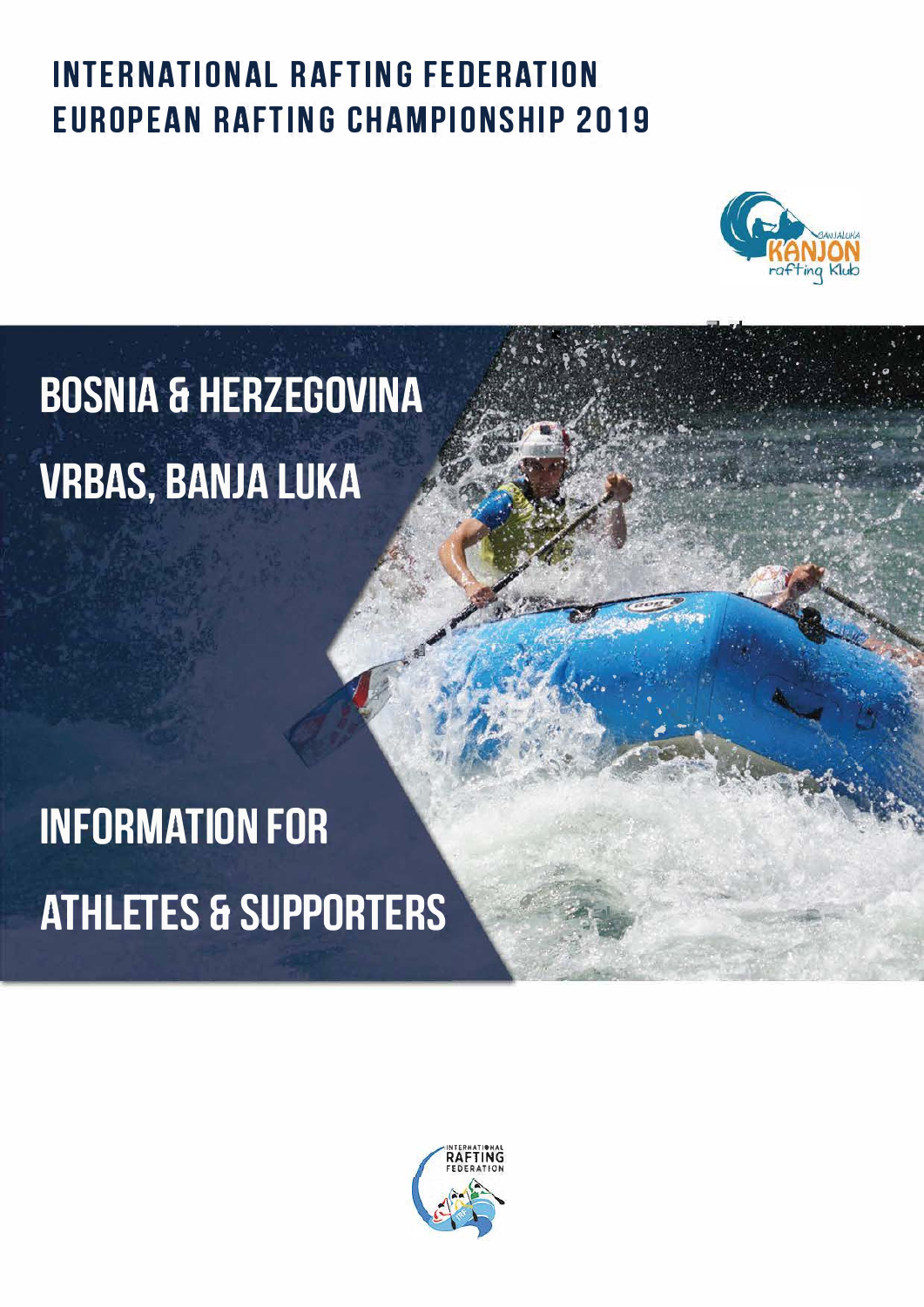

## **COMPETITION DETAILS**

| Date:               | 01 - 07 July, 2019                        |
|---------------------|-------------------------------------------|
| Location:           | Banja Luka, Bosnia and Herzegovina        |
| <b>Organiser:</b>   | Rafting Club "Kanjon" Banja Luka          |
| <b>Categories:</b>  | R6 (M/F) - Youth, Junior, Open and Master |
| <b>Competition:</b> | Sprint, H2H, Slalom, Downriver            |
| <b>River:</b>       | Vrbas, Banja Luka, Class 3                |

| <b>Entry fee:</b> | <b>E600 EUR per team (£100 EUR per person)</b>     |
|-------------------|----------------------------------------------------|
| <b>Deadline:</b>  | Entry fee payment via bank transfer: 15th May 2019 |

**Race rules:**  Race format will be in accordance with IRF Race Rules [www.internationalrafting.com/events-2/race-rules](https://www.internationalrafting.com/events-2/race-rules/) 

| <b>Boats:</b>        | Official rafts are RobFin 425 (length 425, width 205, tubes 52,<br>thwarts x2, material PVC, color sky blue) provided by the organiser.                                                                   |
|----------------------|-----------------------------------------------------------------------------------------------------------------------------------------------------------------------------------------------------------|
| <b>Equipment:</b>    | Teams are responsible for their own PFD, paddles, throw bags,<br>paddling clothing and any additional paddling accessories they<br>might require.<br>We recommend a 3mm neoprene wetsuits for competitors |
| <b>Awards:</b>       | Medals provided for winning teams                                                                                                                                                                         |
| <b>Registration:</b> | Registration form available on the IRF website:<br>www.internationalrafting.com/events-2/events/erc2019-banjaluka<br>All details must be completed (team names, athlete names,<br>substitutes etc)        |
| Deadline:            | Last date for registration is 15th May 2019<br>Complete the registration form with all required informations and                                                                                          |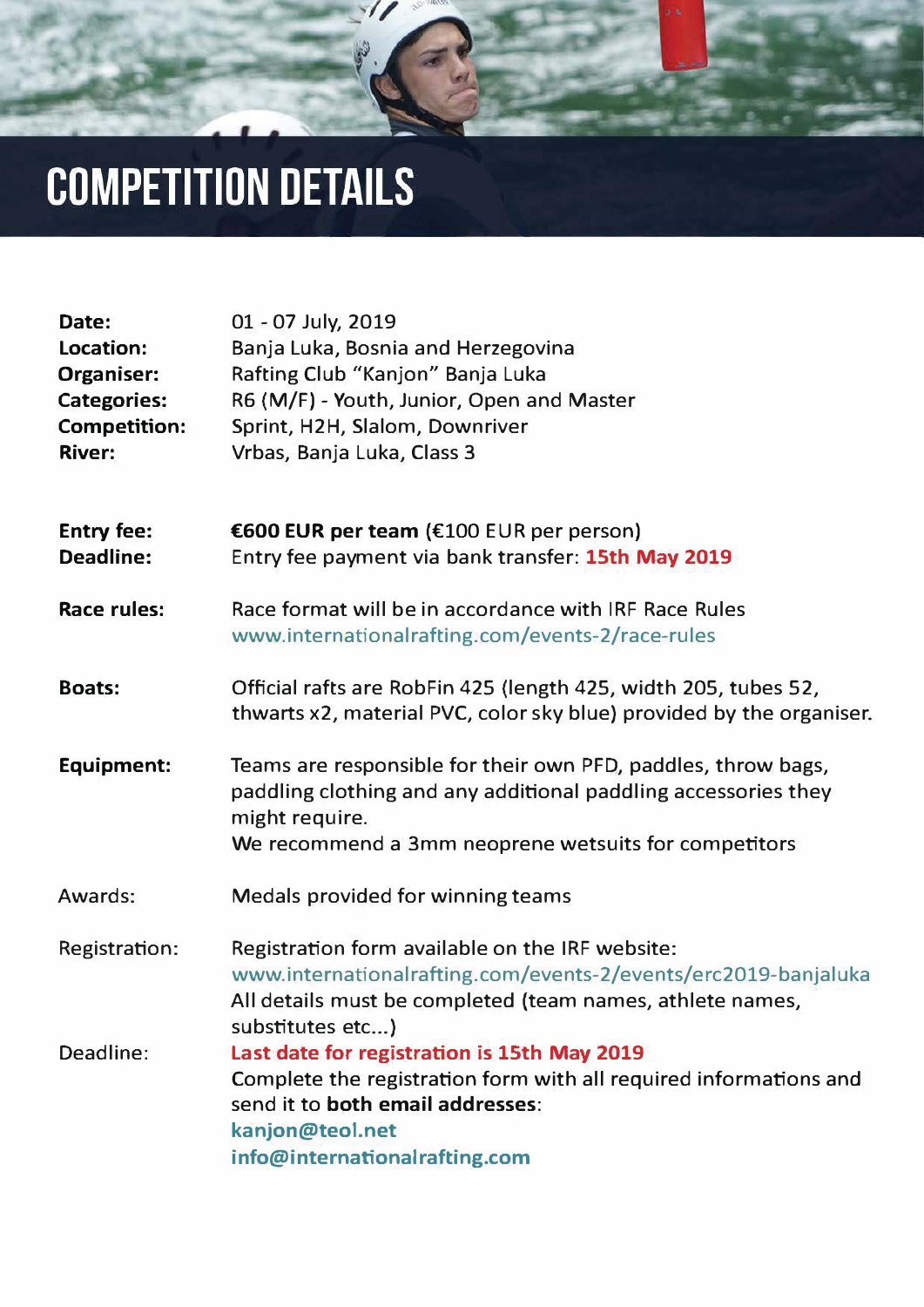

### **SCHEDULE**

July 01 (Mon)  $10:00 - 19:00$ 18:00

#### July 02 (Tue)

 $08:00 - 20:00$ 12:00 - 15:00 18:00 20:00

### July 03 (Wed

 $12:00 - 15:00$ 18:00

### July 04 (Thu)

 $10:00 - 14:00$ 19.00 20:00

DAY 0 - Arrival Registration - Rafting center "Karanovac" Captains meeting - Rafting center "Karanovac"

#### DAY 1 - Official Training Downriver Krupa na Vrbasu-Karanovac 14km

Registration - Rafting center "Karanovac" Training downriver - "Krupa na Vrbasu - Karanovac" Captains meeting Opening ceremony - Rafting center "Karanovac"

#### DAY 2 - Official Training Sprint & H2H **Tijesno Canyon** Training Sprint & H2H - "Bijeli buk" Captains meeting - Rafting center "Karanovac"

#### DAY 3 - Sprint & H2H **Tijesno Canyon**

Sprint & H2H - U19, U23, Master - "Bijeli buk" Captains meeting - Rafting center "Karanovac" Prize giving for Sprint & H2H - U19, U23, Master -

Rafting center "Karanovac"

### July 05 (Fri)

 $10:00 - 16:00$ 19.00 20.00

#### DAY 4 - Sprint & H2H **Tijesno Canyon** Sprint & H2H - Open - "Bijeli buk" Captains meeting - Rafting center "Karanovac" Prize giving for Sprint & H2H - Open

#### July 06 (Sat)

 $11:00 - 13:30$ 14:00 - 17:00 19.00 20:00

July 07 (Sun)

 $09:30 - 11:00$  $11:30 - 13:30$ 15:00

### DAY 4 - Slalom **Tijesno Canyon**

Slalom - U19, U23, Master - Canyon "Tijesno" Slalom- Open - Canyon "Tijesno" Captains meeting - Rafting center "Karanovac" Prize giving Slalom - Rafting center "Karanovac"

**DAY 5 - Downriver** Krupa na Vrbasu-Karanovac 14km Downriver - Open Downriver - U19, U23, Master Prize giving Downriver, Overall and closing ceremony

The organiser reserves the right to change race schedules!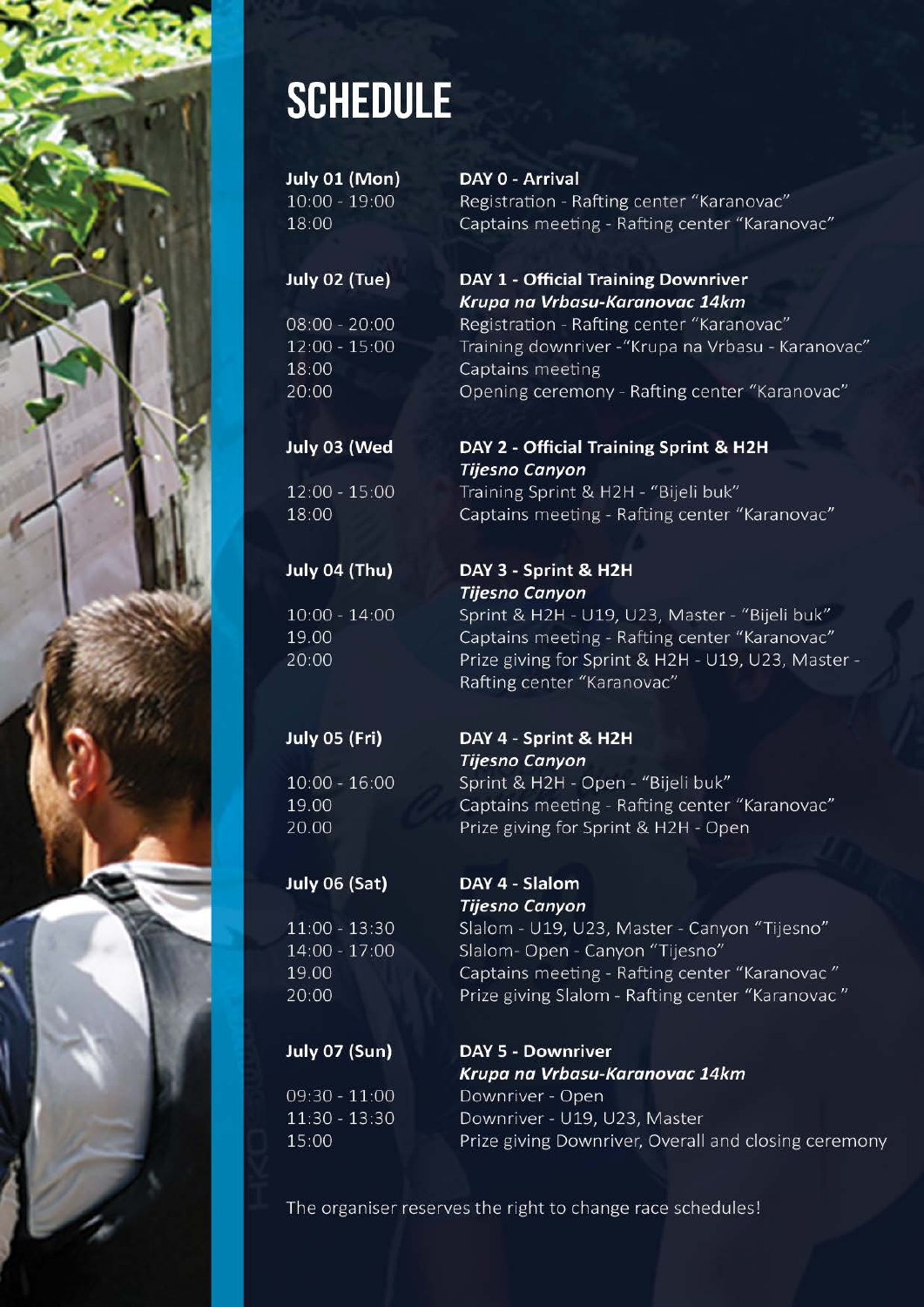## **LOGISTICS**



Vrbas River (G2-3) is a fast mountain river, with several white water sections and pool drops. 31 km is used for rafting (dam to downtown). Vrbas crosses two canyons: canyon Tijesno (5km) and canyon Podmilacje (8km). Levels are damdependent - usual limits are 25 - 100 cubic m eters, and in spring around 300 cubic meters. In July water temperature is 16oC and air temperature 25oC +

**Transport:** 

Yours

| <b>Accomodation:</b> | Camping is provided free of charge for all competitors in the Krupa on Vrbas,<br>with hot water, showers and toilets. You need to bring your own tents and<br>other camping equipment.<br>Other kinds of accomodation are available for various prices in the city.<br>Contacts for these bookings are:<br><b>Guideline Travel Agency</b><br>Miss Sanja Brkic<br>mobile: +387 66 714 169<br>sanja@guidelinebl.com or info@guidelinebl.com<br>For other information about transportation, restaurants, night life, etc, you<br>can visit website of Touristic Organization of Banja Luka at:<br>www.banjaluka-tourism.com |
|----------------------|--------------------------------------------------------------------------------------------------------------------------------------------------------------------------------------------------------------------------------------------------------------------------------------------------------------------------------------------------------------------------------------------------------------------------------------------------------------------------------------------------------------------------------------------------------------------------------------------------------------------------|
| <b>Meals:</b>        | One meal free of charge for all competitors during competition. Meal will be<br>a mix of domestic and international food. Please write in registration form if<br>you have special requirements (for example: if you don't eat pork, you must<br>tell us so that we can make special menu for you)                                                                                                                                                                                                                                                                                                                       |
| Visas:               | All Schengen countries don't need visas (Austria, Belgium, Bulgaria, Croatia,<br>Cyprus, Czech Republic, Denmark, Estonia, Finland, France, Germany, Greece,<br>Hungary, Ireland, Italy, Latvia, Lithuania, Luxembourg, Malta, Netherlands,<br>Poland, Portugal, Romania, Slovakia, Slovenia, Spain, Sweden, UK).<br>For all other countries, check the BiH Ministry of Foreign Affairs web site to<br>check if you need a visa to enter Bosnia & Herzegovina:<br>www.mvp.gov.ba/konzularne informacije/vize/Default.aspx                                                                                                |